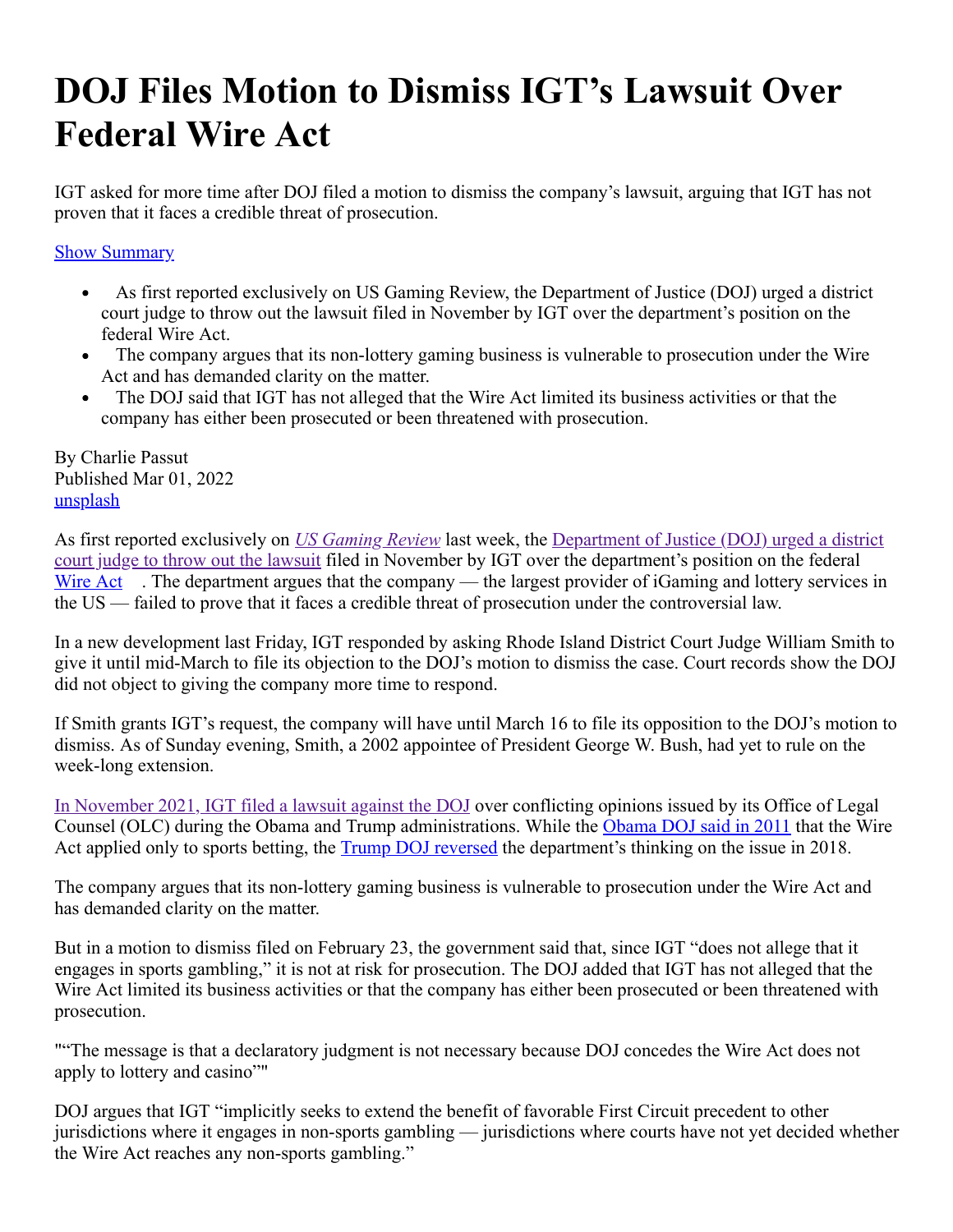The "First Circuit" reference pertains to a **January 2021 ruling** by the First Circuit Court of Appeals. The appellate court ruled that the Wire Act applies only to online sports betting — not online poker or iGaming. The case in question is *New Hampshire Lottery Commission v. Barr*.

"IGT fails to establish a credible threat of prosecution even in those jurisdictions. Under these circumstances, the perceived threat that IGT may be prosecuted in some other jurisdiction for its non-sports gambling activities is merely speculative and certainly not imminent or substantial," the DOJ wrote in its motion to dismiss.

Attorneys who specialize in US gaming law had a wide range of reactions to the DOJ's motion to dismiss.

While Saiber LLC's Jeremy Kleiman called the DOJ's move "a standard litigation step" that was "nothing unusual," he also said the government's decision to move to dismiss the case is telling.

"The message is that a declaratory judgment is not necessary because DOJ concedes the Wire Act does not apply to lottery and casino, at least in the First Circuit, so there is no disagreement or 'controversy' between the parties," Kleiman told *Poker Industry PRO*. "Moreover, DOJ admits they've not attempted to prosecute any such case outside the First Circuit, so there is no threat of prosecution anywhere in the country.

"I read the motion as an acknowledgment that IGT will not be prosecuted unless the First Circuit decision in the *New Hampshire Lottery* case is overturned," Kleiman added.

Behnam Dayanim, a partner in the Washington, DC office of Paul Hastings LLP, called the DOJ's filing "an unmistakable 'wink and nod'" to the gaming industry.

"The DOJ evidently does not want to go on record disavowing the prior administration's position but is telegraphing that it has no intention of pursuing prosecutions against lawful internet gambling under the Wire Act," Dayanim said to *[US Gaming Review](https://usgamingreview.com/news/217229-doj-files-motion-dismiss-igt-wire-act-case/)*. "Of course, by leaving the OLC opinion in place, the DOJ leaves open the possibility that a future AG might take a different view.

"But, for now, at least, the Administration's position seems clear: lawful iGaming, online lotteries, and sports betting will not be subject to federal prosecution," Dayanim continued.

Jeff Ifrah, of Ifrah Law PLLC, said the question now is whether the First Circuit's ruling impacts the likelihood of future prosecution under the Wire Act.

["Has the analysis of the facts necessary to resolve the question of future prosecution changed?" Ifrah asked in a](https://usgamingreview.com/news/217229-doj-files-motion-dismiss-igt-wire-act-case/) statement issued to *US Gaming Review*. "It is possible the IGT court could answer 'yes' and agree with DOJ on this issue."

Gregory Gemignani, an attorney with Dickinson Wright PLLC, cautioned against reading too much into the DOJ's motion to dismiss.

"My gut tells me it is an effort by the DOJ to get one more thing off its plate without spending significant time on the matter," Gemignani told US Gaming Review. "It has nothing to do with the interpretation of the Wire Act or this administration's willingness to support the Trump DOJ interpretation of the Wire Act."

Anthony Cabot, Distinguished Fellow in Gaming Law at the Boyd School of Law, University of Nevada-Las Vegas (UNLV), called the DOJ's response "disappointing."

"Effectively, the DOJ is saying, 'we haven't prosecuted anyone for some time, and we do not have plans on doing so, so IGT should just go away.' However, this hardly settles the issue and would leave standing the erroneous 2018 opinion despite its weakened state from the New Hampshire Lottery case.

"I am disappointed that DOJ effectively concedes that the 2018 opinion is legally incorrect yet is willing to let it stand. A change of administration, a couple of key donors, an ineffective Congress, and a hyper-partisan US Supreme Court could bring this full circle in a couple of years."